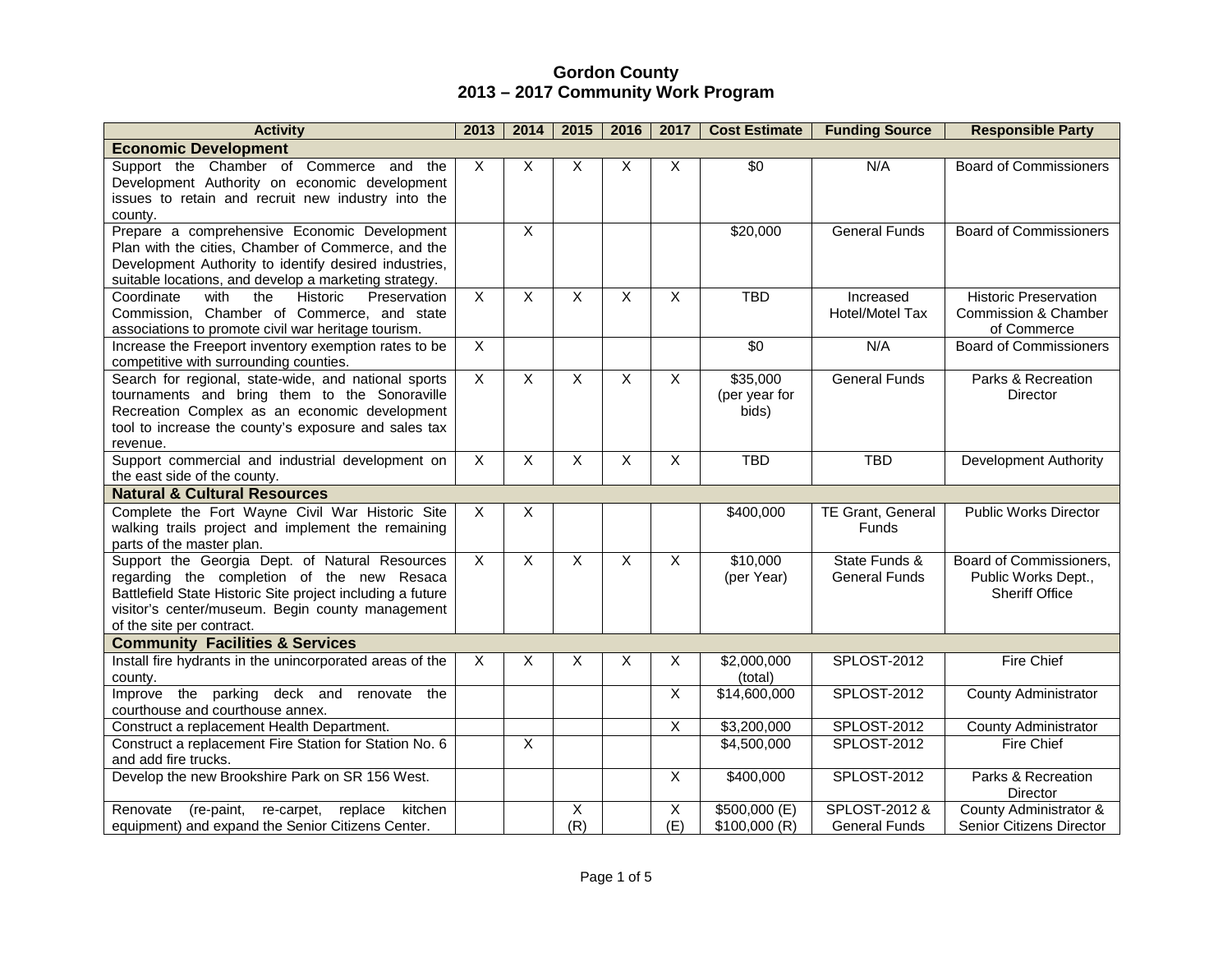| <b>Activity</b>                                                                                       | 2013           | 2014                    | 2015           | 2016                    | 2017           | <b>Cost Estimate</b>         | <b>Funding Source</b>                | <b>Responsible Party</b>      |
|-------------------------------------------------------------------------------------------------------|----------------|-------------------------|----------------|-------------------------|----------------|------------------------------|--------------------------------------|-------------------------------|
| <b>Community Facilities &amp; Services</b>                                                            |                |                         |                |                         |                |                              |                                      |                               |
| Coordinate with Calhoun to expand the Library.                                                        | X              |                         |                |                         |                | \$400,000<br>(County share)  | <b>SPLOST-2012</b>                   | City of Calhoun               |
| Construct a replacement Animal Shelter.                                                               |                |                         |                |                         | $\overline{X}$ | \$1,500,000                  | SPLOST-2012                          | Animal Control Director       |
| Develop a written master plan for Salacoa Creek Park                                                  | $\overline{X}$ | $\overline{\mathsf{x}}$ | $\overline{X}$ | $\overline{X}$          |                | $\overline{$10,000}$ for the | Future SPLOST,                       | <b>Board of Commissioners</b> |
| to have more revenue producing activities while                                                       |                |                         |                |                         |                | professional                 | General Funds,                       | & Parks & Recreation          |
| protecting is existing character by building cabins,                                                  |                |                         |                |                         |                | master plan                  | Increased                            | <b>Director</b>               |
| small visitor's/conference<br>dormitories.<br>center.                                                 |                |                         |                |                         |                | and                          | Hotel/Motel Tax                      |                               |
| wedding chapel, realigning the campground road to                                                     |                |                         |                |                         |                | \$4,000,000 for              |                                      |                               |
| accommodate large RVs, adding playgrounds and                                                         |                |                         |                |                         |                | implementation               |                                      |                               |
| nature trails, and protecting the scenic vistas from                                                  |                |                         |                |                         |                |                              |                                      |                               |
| development.<br>Coordinate with Calhoun, Chamber of Commerce,                                         | $\overline{X}$ | $\overline{\mathsf{x}}$ |                |                         |                |                              | General Fund,                        | <b>Chamber of Commerce</b>    |
| and nearby businesses to improve the I-75 Exit 312 &                                                  |                |                         |                |                         |                | \$500,000                    | GDOT Funds,                          | &                             |
| 318 interchanges by adding landscape material,                                                        |                |                         |                |                         |                |                              | Increased                            | Parks & Recreation            |
| lighting, and signage.                                                                                |                |                         |                |                         |                |                              | Hotel/Motel Tax                      | Director                      |
| Complete the renovations to the Voluntary Action                                                      | $\overline{X}$ |                         |                |                         |                | \$500,000                    | <b>CDBG Funds</b>                    | <b>County Administrator</b>   |
| Center.                                                                                               |                |                         |                |                         |                |                              |                                      |                               |
| Improve the county's ISO rating from a Class 6/9 to                                                   | $\overline{X}$ | $\overline{\mathsf{x}}$ | $\overline{X}$ | $\overline{\mathsf{x}}$ | $\overline{X}$ | $\overline{30}$              | Fire Fund,                           | <b>Fire Chief</b>             |
| 5/9 by implementing better firefighter training,                                                      |                |                         |                |                         |                | \$850,000 for                | <b>SPLOST Fund</b>                   |                               |
| inspecting fire hydrants twice per year, and making                                                   |                |                         |                |                         |                | the aerial fire              |                                      |                               |
| other fire department improvements such as a new                                                      |                |                         |                |                         |                | truck.                       |                                      |                               |
| aerial fire truck, and 911 Center improvements.<br>Improve the fire stations with new paint, bathroom | $\overline{X}$ | $\sf X$                 | $\overline{X}$ | X                       | $\overline{X}$ |                              | Fire Fund                            | <b>Fire Chief</b>             |
| fixtures, bay door motors, desks, and chairs.                                                         |                |                         |                |                         |                | \$320,000<br>(total)         |                                      |                               |
| Evaluate all county buildings for energy efficiency and                                               | $\mathsf{X}$   | X                       | $\sf X$        |                         |                | \$0 (energy                  | N/A                                  | <b>Purchasing Director</b>    |
| implement a program of cost saving measures.                                                          |                |                         |                |                         |                | savings are                  |                                      |                               |
|                                                                                                       |                |                         |                |                         |                | used to fund                 |                                      |                               |
|                                                                                                       |                |                         |                |                         |                | this program)                |                                      |                               |
| Upgrade the 911 Center's equipment including the                                                      |                | $\overline{\mathsf{x}}$ |                |                         |                | \$200,000                    | 911 Fund,                            | 911 Director                  |
| recorder, add one additional console station, and new                                                 |                |                         |                |                         |                |                              | <b>General Fund</b>                  |                               |
| console radios.                                                                                       |                |                         |                |                         |                |                              |                                      |                               |
| Upgrade the 911 Center's Computer Aided Dispatch                                                      |                |                         | $\overline{X}$ |                         |                | \$120,000                    | 911 Fund,                            | 911 Director                  |
| system and phone system.<br>Construct a new 911 Center or make major                                  |                |                         |                |                         | $\overline{X}$ | \$5M for new                 | <b>General Fund</b><br>New SPLOST or | 911 Director                  |
| renovations to the existing center and add one new                                                    |                |                         |                |                         |                | center or                    | <b>General Funds</b>                 |                               |
| 911 trunk line.                                                                                       |                |                         |                |                         |                | \$250,000 for                |                                      |                               |
|                                                                                                       |                |                         |                |                         |                | renovations                  |                                      |                               |
| Construct a large pavilion with restrooms at the                                                      |                |                         |                |                         | $\overline{X}$ | \$135,000                    | New SPLOST,                          | Parks & Recreation            |
| Sonoraville Recreation Complex.                                                                       |                |                         |                |                         |                |                              | <b>General Funds</b>                 | Director                      |
| Prepare a county-wide trails master plan (nature,                                                     |                | $\overline{\mathsf{x}}$ |                |                         |                | \$20,000                     | <b>General Funds</b>                 | Parks & Recreation            |
| hiking, biking, greenway, river, and historic trails).                                                |                |                         |                |                         |                |                              |                                      | Director                      |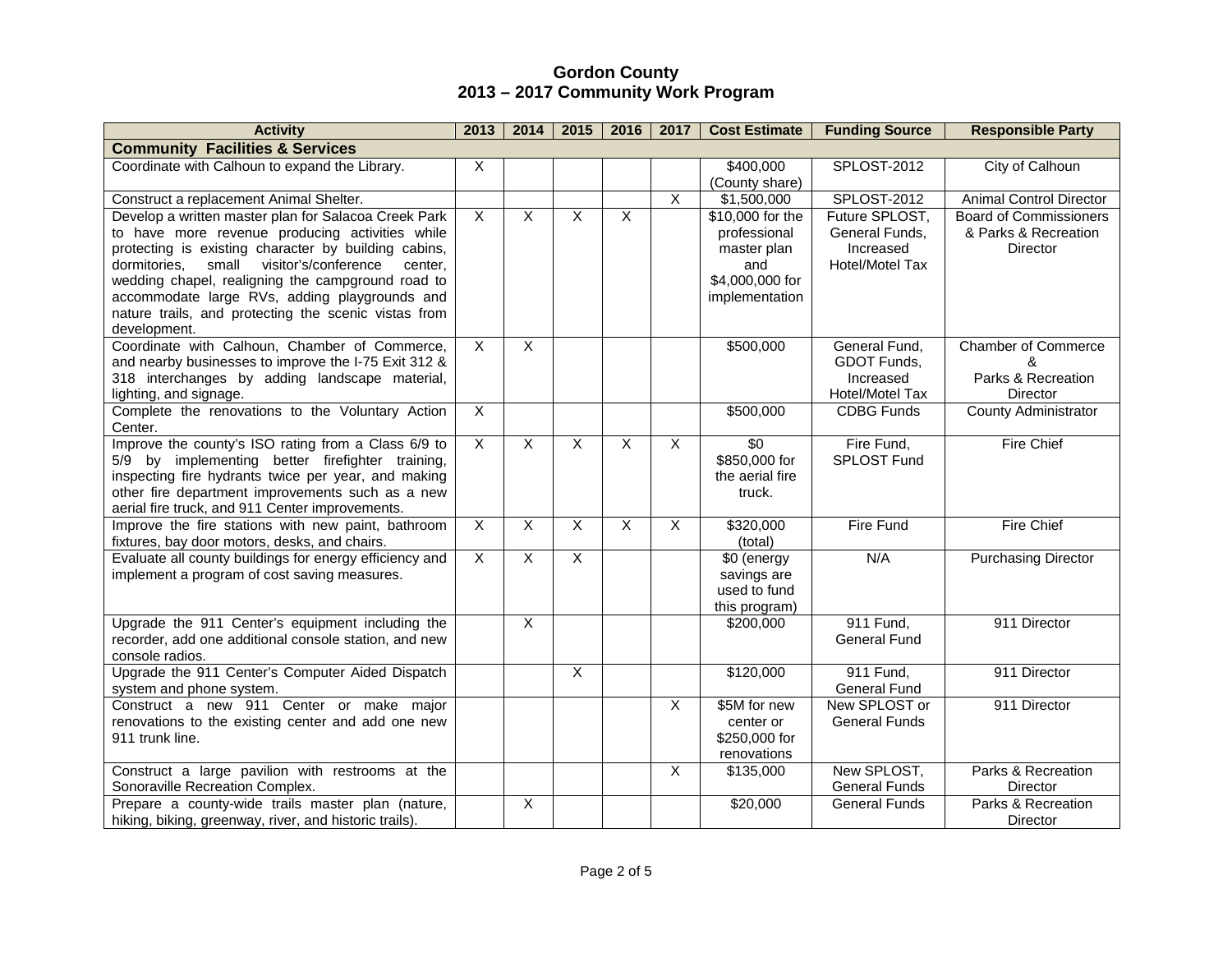| <b>Activity</b>                                                                  | 2013                      | 2014                    | 2015           | 2016           | 2017           | <b>Cost Estimate</b>          | <b>Funding Source</b>                | <b>Responsible Party</b>       |
|----------------------------------------------------------------------------------|---------------------------|-------------------------|----------------|----------------|----------------|-------------------------------|--------------------------------------|--------------------------------|
| <b>Community Facilities &amp; Services</b>                                       |                           |                         |                |                |                |                               |                                      |                                |
| Identify and purchase park land for a future park                                |                           |                         |                |                | X              | \$1,000,000                   | New SPLOST,                          | Parks & Recreation             |
| similar to the Sonoraville Recreation Complex.                                   |                           |                         |                |                |                |                               | <b>General Funds</b>                 | Director                       |
| Update the County Administration Building with new                               |                           | $\overline{\mathsf{x}}$ |                |                |                | \$75,000                      | <b>General Funds</b>                 | <b>County Administrator</b>    |
| plumbing, carpet, paint, etc.                                                    |                           |                         |                |                |                |                               |                                      |                                |
| Construct a canoe/kayak launch site at Ft. Wayne to                              |                           |                         | $\overline{X}$ |                |                | \$10,000                      | State Funds,                         | New Echota River               |
| access the Oostanaula River.                                                     |                           |                         |                |                |                |                               | <b>General Funds</b>                 | Alliance                       |
| Construct a full-service boat ramp to access the                                 |                           |                         | $\overline{X}$ |                |                | \$50,000                      | State Funds,<br><b>General Funds</b> | New Echota River               |
| Coosawattee River.<br><b>Transportation</b>                                      |                           |                         |                |                |                |                               |                                      | Alliance                       |
| Support GDOT on the new Union Grove Road/I-75                                    | $\boldsymbol{\mathsf{X}}$ | X                       | X              |                |                | $\overline{30}$               | <b>State Funds</b>                   | <b>Board of Commissioners</b>  |
| interchange and the south Calhoun by-pass road                                   |                           |                         |                |                |                |                               |                                      |                                |
| projects.                                                                        |                           |                         |                |                |                |                               |                                      |                                |
| Complete the annual road improvement program                                     | $\overline{X}$            | $\overline{X}$          | $\sf X$        | X              | $\overline{X}$ | \$9,000,000                   | SPLOST-2012 &                        | <b>Public Works Director</b>   |
| including the LMIG program.                                                      |                           |                         |                |                |                | (total)                       | <b>GDOT Funds</b>                    |                                |
| Coordinate with Calhoun to improve Peters Street.                                | $\overline{X}$            | $\overline{X}$          |                |                |                | \$2,000,000                   | <b>SPLOST-2012</b>                   | City of Calhoun                |
|                                                                                  |                           |                         |                |                |                | (County share)                |                                      |                                |
| Improve the Midway Road railroad crossing.                                       | $\overline{\mathsf{x}}$   |                         |                |                |                | \$50,000                      | <b>SPLOST-2012</b>                   | <b>Public Works Director</b>   |
| Update the 2007 Transportation Improvement Plan                                  |                           | $\overline{\mathsf{X}}$ |                |                |                | \$25,000                      | <b>General Funds</b>                 | <b>Public Works Director</b>   |
| Complete the GIS locations of existing and needed                                | $\overline{X}$            |                         |                |                |                | $\overline{30}$               | N/A                                  | <b>Public Works Director</b>   |
| road signs.                                                                      |                           |                         |                |                |                |                               |                                      |                                |
| Replace regulatory, warning, and ground mounted                                  | $\mathsf{X}$              | $\mathsf{X}$            | $\mathsf{X}$   |                |                | \$50,000                      | SPLOST-2012                          | Public Works Director          |
| road signs that do not meet minimum MUTCD                                        |                           |                         |                |                |                | (per year)                    |                                      |                                |
| standards.                                                                       |                           |                         |                |                |                |                               |                                      |                                |
| Replace existing street name signs with larger 9" sign                           | $\mathsf{X}$              | $\mathsf{X}$            | $\mathsf{X}$   | $\overline{X}$ | $\mathsf{X}$   | \$50,000                      | SPLOST-2012                          | <b>Public Works Director</b>   |
| blades and 6" lettering.<br>Collect GIS location data for bridges, culverts, and | $\overline{X}$            | $\overline{X}$          | $\overline{X}$ | $\overline{X}$ | $\overline{X}$ | (per year)<br>$\overline{30}$ | N/A                                  | <b>Public Works Director</b>   |
| cross drains on all county roads.                                                |                           |                         |                |                |                |                               |                                      | and GIS Manager                |
| Increase transportation options for low income                                   | $\overline{X}$            | $\overline{X}$          | $\overline{X}$ | $\overline{X}$ | $\overline{X}$ | <b>TBD</b>                    | <b>TBD</b>                           | <b>Social Service Agencies</b> |
| residents.                                                                       |                           |                         |                |                |                |                               |                                      |                                |
| <b>Intergovernmental Coordination</b>                                            |                           |                         |                |                |                |                               |                                      |                                |
| Begin and complete the state required 5 Year Short                               | $\times$                  |                         |                |                |                | $\sqrt{6}$                    | N/A                                  | <b>County Administrator</b>    |
| Term Work Program 2013-2017 (recertification date is                             |                           |                         |                |                |                |                               |                                      |                                |
| $6/30/13$ ).                                                                     |                           |                         |                |                |                |                               |                                      |                                |
| Begin the state required full update to the county-                              |                           |                         |                |                | $\overline{X}$ | \$10,000                      | <b>General Funds</b>                 | County Administrator &         |
| wide Comprehensive Plan (recertification date is                                 |                           |                         |                |                |                |                               |                                      | Zoning Administrator           |
| $6/30/18$ ).                                                                     |                           |                         |                |                |                |                               |                                      |                                |
| Begin the state required update of the county-wide                               |                           |                         |                |                | X              | \$1,000                       | <b>General Funds</b>                 | <b>County Administrator</b>    |
| Service Delivery Strategy Plan (recertification date is                          |                           |                         |                |                |                |                               |                                      |                                |
| $6/30/18$ ).<br>Coordinate with Calhoun to have them annex the                   | $\mathsf{X}$              |                         |                |                |                | \$0                           | N/A                                  | <b>Board of Commissioners</b>  |
| "islands" into the city making the city's boundaries                             |                           |                         |                |                |                |                               |                                      |                                |
| more inclusive and streamlining service delivery                                 |                           |                         |                |                |                |                               |                                      |                                |
| including emergency services and road maintenance.                               |                           |                         |                |                |                |                               |                                      |                                |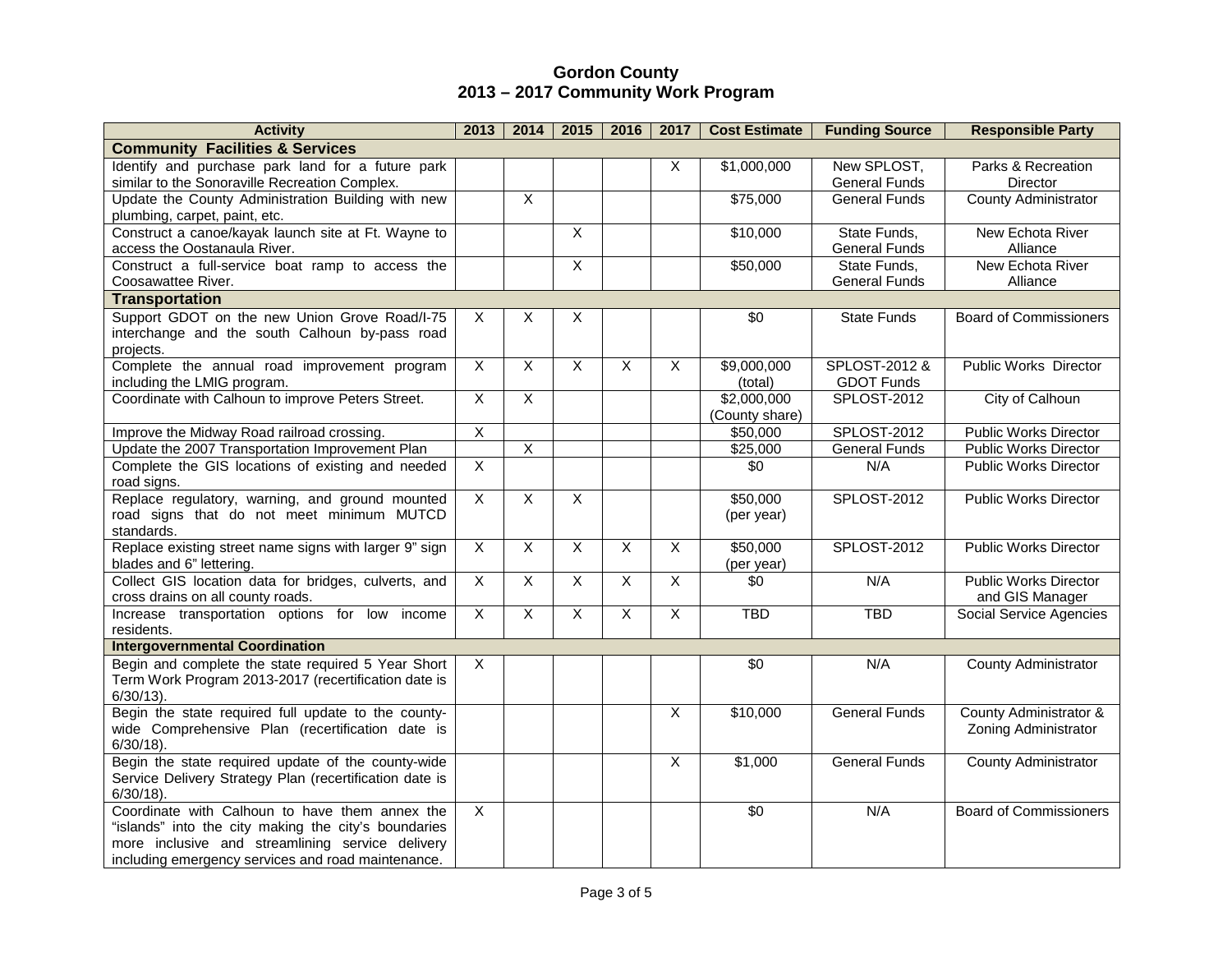| <b>Activity</b>                                                                                                                                                                          | 2013                      | 2014           | 2015                      | 2016           | 2017           | <b>Cost Estimate</b>   | <b>Funding Source</b> | <b>Responsible Party</b>                   |
|------------------------------------------------------------------------------------------------------------------------------------------------------------------------------------------|---------------------------|----------------|---------------------------|----------------|----------------|------------------------|-----------------------|--------------------------------------------|
| <b>Intergovernmental Coordination</b>                                                                                                                                                    |                           |                |                           |                |                |                        |                       |                                            |
| Coordinate with Calhoun to increase the hotel/motel<br>tax from 5% to 8% to promote and fund tourism.                                                                                    | $\times$                  |                |                           |                |                | $\overline{30}$        | N/A                   | <b>Board of Commissioners</b>              |
| Assist in officially dissolving the city of Ranger so                                                                                                                                    | $\overline{X}$            |                |                           |                |                | \$0                    | N/A                   | <b>Board of Commissioners</b>              |
| various funds such as LOST and SPLOST do not<br>have to be shared.                                                                                                                       |                           |                |                           |                |                |                        |                       |                                            |
| <b>General Planning</b>                                                                                                                                                                  |                           |                |                           |                |                |                        |                       |                                            |
| Conduct an annual Board retreat to establish/monitor                                                                                                                                     | $\boldsymbol{\mathsf{X}}$ | X              | $\boldsymbol{\mathsf{X}}$ | X              | X              | \$2,500                | <b>General Fund</b>   | <b>Board of Commissioners</b>              |
| annual goals.                                                                                                                                                                            |                           |                |                           |                |                | (per year)             |                       |                                            |
| Apply for a CDBG to assist low and moderate income<br>citizens.                                                                                                                          |                           | $\overline{X}$ |                           | $\overline{X}$ |                | \$0                    | N/A                   | <b>County Administrator</b>                |
| Update the Unified Land Development Code (ULDC)<br>for relevancy, clarifications, and workability.                                                                                       | $\overline{X}$            |                | $\overline{X}$            |                | $\overline{X}$ | \$1,000                | <b>General Funds</b>  | Zoning Administrator                       |
| Update the Code of Ordinances for completeness,<br>clarity, and modernization.                                                                                                           |                           | $\overline{X}$ |                           |                |                | \$30,000               | <b>General Funds</b>  | <b>County Attorney</b>                     |
| Conduct an annual surplus auction of unneeded<br>county vehicles and equipment.                                                                                                          | $\mathsf{X}$              | $\overline{X}$ | $\boldsymbol{\mathsf{X}}$ | X              | X              | $\overline{30}$        | N/A                   | <b>Buildings &amp; Grounds</b><br>Director |
| Conduct an annual tire and appliance amnesty day at<br>the county's landfill.                                                                                                            | $\overline{X}$            | $\overline{X}$ | $\overline{X}$            | $\overline{X}$ | $\overline{X}$ | \$0                    | N/A                   | <b>Buildings &amp; Grounds</b><br>Director |
| Conduct twice per year employee and public blood<br>drives with employee incentives.                                                                                                     | $\mathsf{X}$              | $\mathsf{X}$   | $\mathsf{X}$              | $\overline{X}$ | $\mathsf{X}$   | \$4,500                | <b>General Funds</b>  | <b>HR Director</b>                         |
| Renew the multi-year contract with the county's<br>auditors, Dobbs & Co., that will expire on Dec. 31,<br>2013.                                                                          | $\overline{X}$            |                |                           |                |                | $\overline{30}$        | N/A                   | <b>Board of Commissioners</b>              |
| Begin the contract renewal process with Gordon<br>Hospital ambulance service that will expire on June<br>30, 2018.                                                                       |                           |                |                           |                | $\overline{X}$ | $\overline{30}$        | N/A                   | <b>Board of Commissioners</b>              |
| Renew the multi-year contracts with the county's two<br>disaster recovery services company, Southern<br>Disaster Recovery and Cahaba Disaster Recovery<br>that will expire in July 2017. |                           |                |                           |                | $\overline{X}$ | $\overline{30}$        | N/A                   | <b>EMA Director</b>                        |
| Update the employee classification & compensation<br>study that was previously done during 2006 to ensure<br>that all county employees are being paid market<br>rates.                   |                           |                | $\overline{X}$            |                |                | \$40,000               | <b>General Funds</b>  | <b>HR</b> Director                         |
| Automate<br>the<br>payroll/timekeeping<br>for<br>system<br>efficiency.                                                                                                                   |                           | $\overline{X}$ |                           |                |                | \$65,000               | <b>General Funds</b>  | <b>HR Director</b>                         |
| Create a database of scanned images of all old<br>property records                                                                                                                       |                           | $\overline{X}$ |                           |                |                | \$25,000               | <b>General Funds</b>  | <b>Chief Appraiser</b>                     |
| Continue the mapping contract with an outside firm to<br>maintain all parcel data.                                                                                                       | $\mathsf{X}$              | X              | $\mathsf{X}$              | X              | $\overline{X}$ | \$15,000<br>(per year) | <b>General Funds</b>  | <b>Chief Appraiser</b>                     |
| Continue and expand printing and mailing contracts<br>for efficiency.                                                                                                                    | $\overline{X}$            | $\overline{X}$ | $\overline{\mathsf{x}}$   | X              | $\overline{X}$ | \$22,000<br>(per year) | <b>General Funds</b>  | <b>Chief Appraiser</b>                     |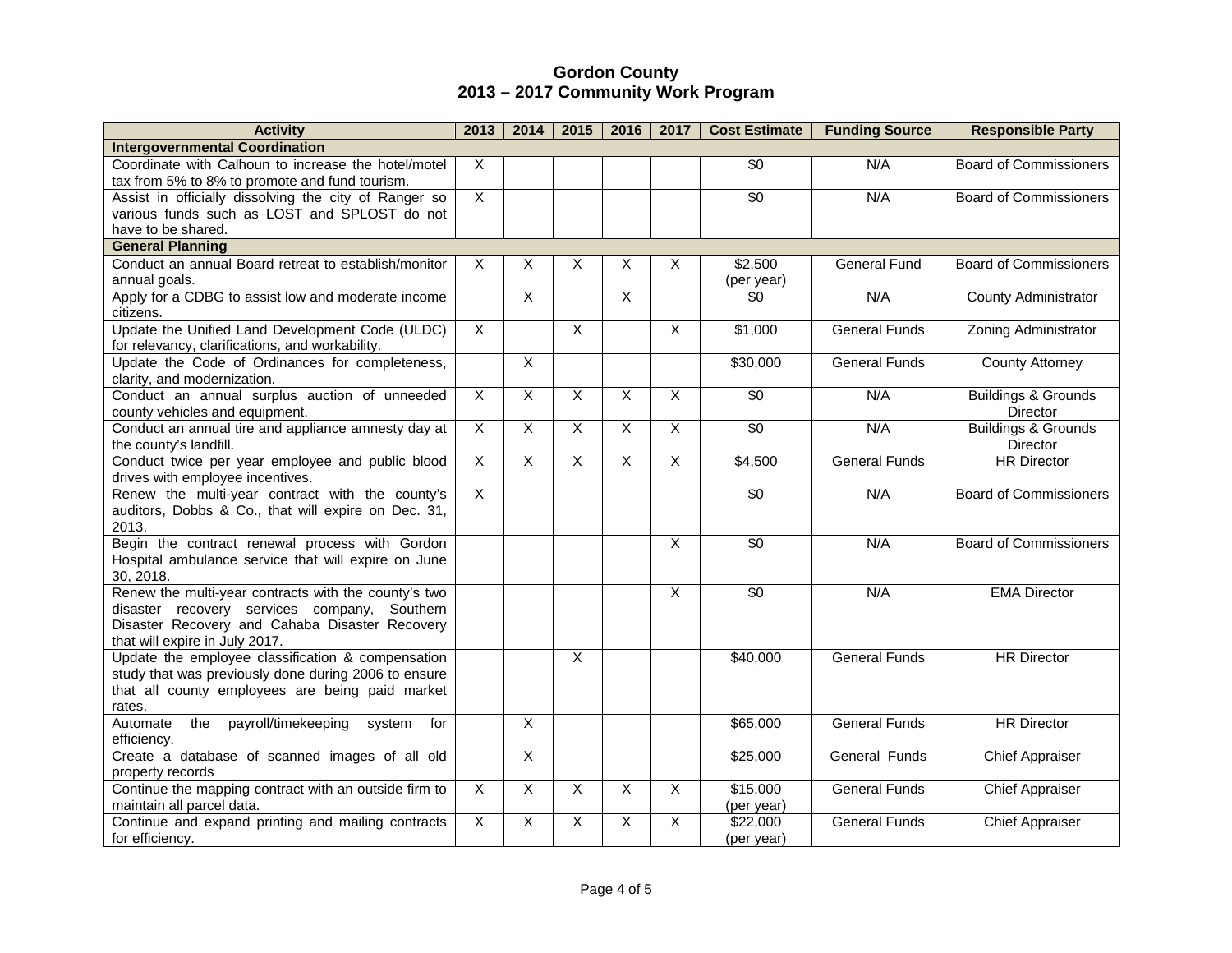| <b>Activity</b>                                           | 2013 | 2014 | 2015 | 2016 | 2017 | <b>Cost Estimate</b> | <b>Funding Source</b> | <b>Responsible Party</b> |
|-----------------------------------------------------------|------|------|------|------|------|----------------------|-----------------------|--------------------------|
| <b>General Planning</b>                                   |      |      |      |      |      |                      |                       |                          |
| Maintain the required continuing education for all Tax    |      | х    |      | ᄉ    | X    | \$18,000             | <b>General Funds</b>  | <b>Chief Appraiser</b>   |
| Assessor staff members.                                   |      |      |      |      |      | (per year)           |                       |                          |
| Develop a program, sufficient staff, and the use of       |      |      |      | ⋏    |      | \$2,500              | <b>General Funds</b>  | <b>Chief Appraiser</b>   |
| technology that will allow one third of all properties to |      |      |      |      |      | (per year)           |                       |                          |
| be physically inspected each year.                        |      |      |      |      |      |                      |                       |                          |
| Contract with an outside firm to audit all personal       | X.   | х    |      | х    | X    | \$20,000             | General Funds         | <b>Chief Appraiser</b>   |
| accounts on a recurring 3 to 5 year<br>property           |      |      |      |      |      | (per year)           |                       |                          |
| schedule.                                                 |      |      |      |      |      |                      |                       |                          |

Page 5 of 5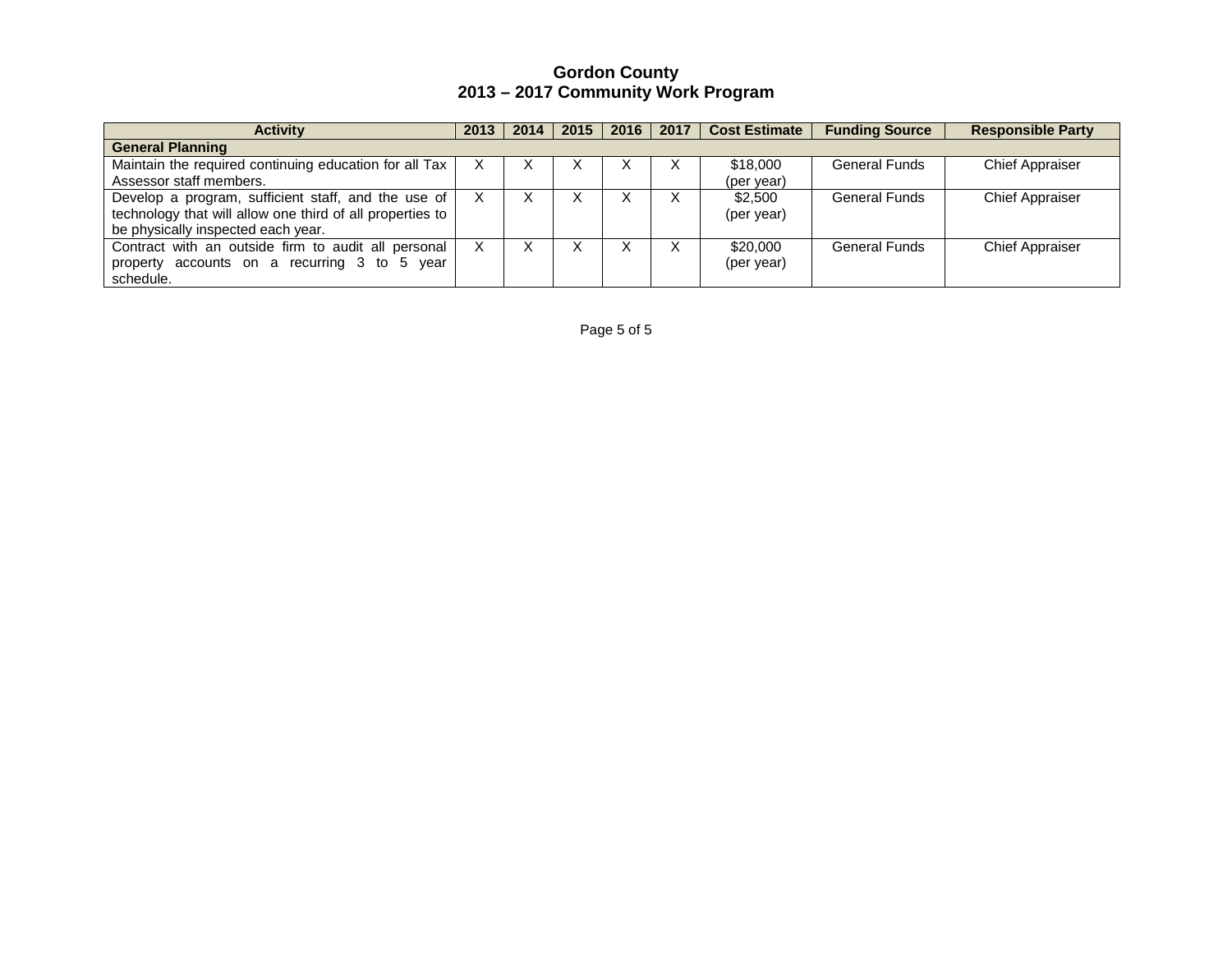

### FOR COMPREHENSIVE PLANPLAN COMMUNITY WORK PROGRAM UPDATE GORDON COUNTY PUBLIC HEARING NOTICE

Gordon County and the cities of Calhoun, Fairmount, Plainville, Ranger, and Resaca are beginning a Five-Year Update of the Community Work Program within their joint comprehensive plan that was originally adopted in December 2007. The five-year update is r prepared according to new rules promulgated by the Georgia Department of Community Affairs, which are effective on January 1, 2013. This prepared according to new rules promulgated by the Georgia Department of Community Affairs, which are effective on January 1, 2013. This<br>public hearing will explain the process that will be followed for the update, which h update will include a Report of Accomplishments regarding the last five-year short-term work program; the creation of a new Community Work Program; review and update of the list of Issues and Opportunities; and review and update of the Land Use Element. Updates of other portions of the plan document are discretionary per the state rules. County and the cities of Calhoun, Fairmount, Plainville, Ranger, and Resaca are beginning a Five-Year Update of the Community Work<br>The within their joint comprehensive plan that was originally adopted in December 2007. The ch has a State established deadline of June 30, 2013. The<br>ort-term work program; the creation of a new Community<br>iew and update of the Land Use Element. Updates of other<br>tain their Qualified Local Governments (QLG) status,

Following this process will allow the participating local governments to maintain their Qualified Local Governments (QLG) status, and therefore be eligible for state grant funds, state loans, and state permits. Following this process will allow the participating local governments to maintain their Qualified Local Governments (QLG) status, and<br>therefore be eligible for state grant funds, state loans, and state permits.<br>This public

Georgia on Tuesday, January 15, 2013 at 6:00 p.m. The public is invited to attend and participate in this public meeting. The

Publish on Wed. Jan. 2 and Wed. Jan. 9, 2013 in a display ad.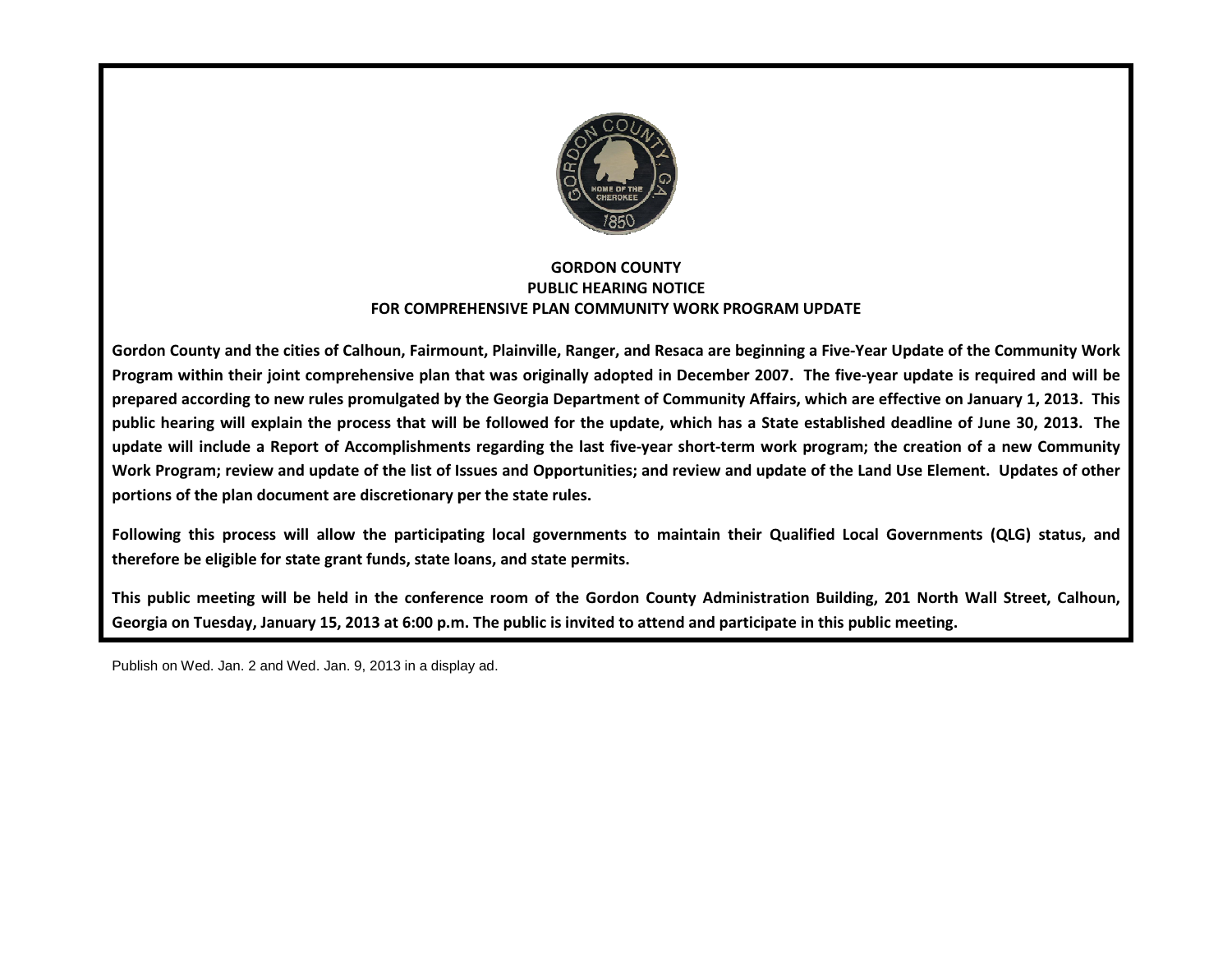### Project Timeline

| Jan. 15              | Public Hearing #1 describing the state required planning process (during commission meeting).                                                               |
|----------------------|-------------------------------------------------------------------------------------------------------------------------------------------------------------|
| Feb. 9               | Board review and discussion of the 2007 - 2011 Report of Accomplishments & 2013-2017<br>Community Work Program (during retreat).                            |
| Feb. 11-<br>March 19 | Both documents are posted on the county's web site and facebook page soliciting for public<br>comments on both documents.                                   |
| March 5              | Public Workshop soliciting for public comments on both documents (during commission meeting).                                                               |
| March 19             | Public Hearing #2 to solicit public comments one more time and authorize submittal of the<br>documents to the Regional Commission and DCA for their review. |
| May                  | Adoption of documents prior to the June 30, 2013 deadline.                                                                                                  |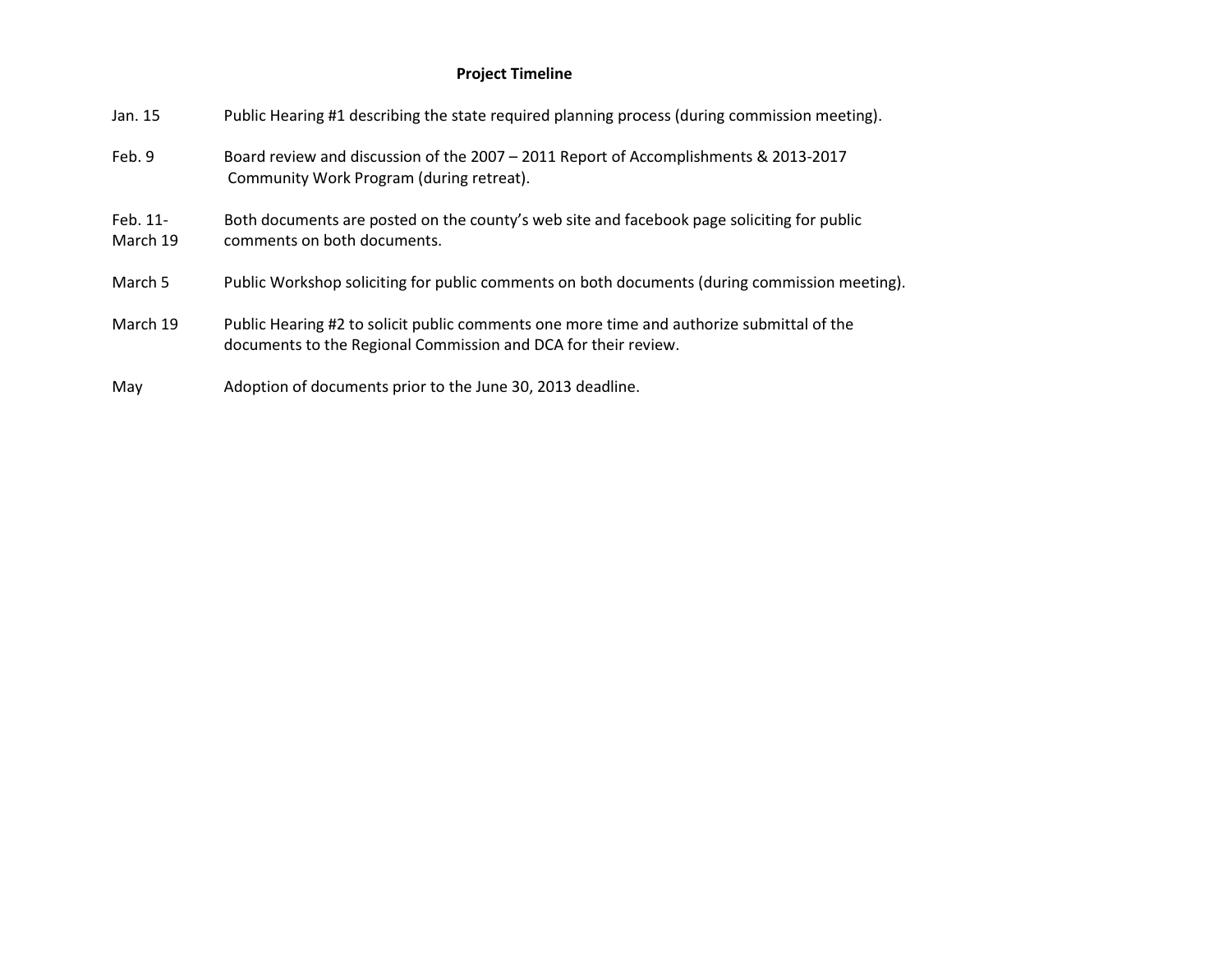### GORDON COUNTY PUBLIC WORKSHOP NOTICE FOR COMPREHENSIVE PLAN COMMUNITY WORK PROGRAM UPDATE

Gordon County and the cities of Calhoun, Fairmount, Plainville, Ranger, and Resaca are beginning a Five-Year Update of the Community Work Program within their joint comprehensive plan that was originally adopted in December 2007. The five-year update is required and will be prepared according to new rules promulgated by the Georgia Department of Community Affairs, which are effective on January 1, 2013. A public workshop will be held to discuss the following:

- Gordon County's Report of Accomplishments regarding the last five-year Short Term Work Program 2007-2011
- Review of Gordon County's Character Areas
- Review of Gordon County's Issues and Opportunities
- Review of a Proposed Gordon County Community Work Program 2013-2017.

The above documents are available for public review and comments on the Gordon County website, www.gordoncounty.org or at the Gordon County Administration Building, 201 N. Wall Street, in Calhoun.

Following this process will allow the participating local governments to maintain their Qualified Local Governments (QLG) status, and therefore be eligible for state grant funds, state loans, and state permits.

This public workshop will be held in the conference room of the Gordon County Administration Building, 201 N. Wall Street, Calhoun, Georgia on Tuesday, March 5, 2013 at 5:00 p.m. The public is invited to attend and participate in this public workshop.

Publish on Feb. 23, 27, March 2 as a display ad.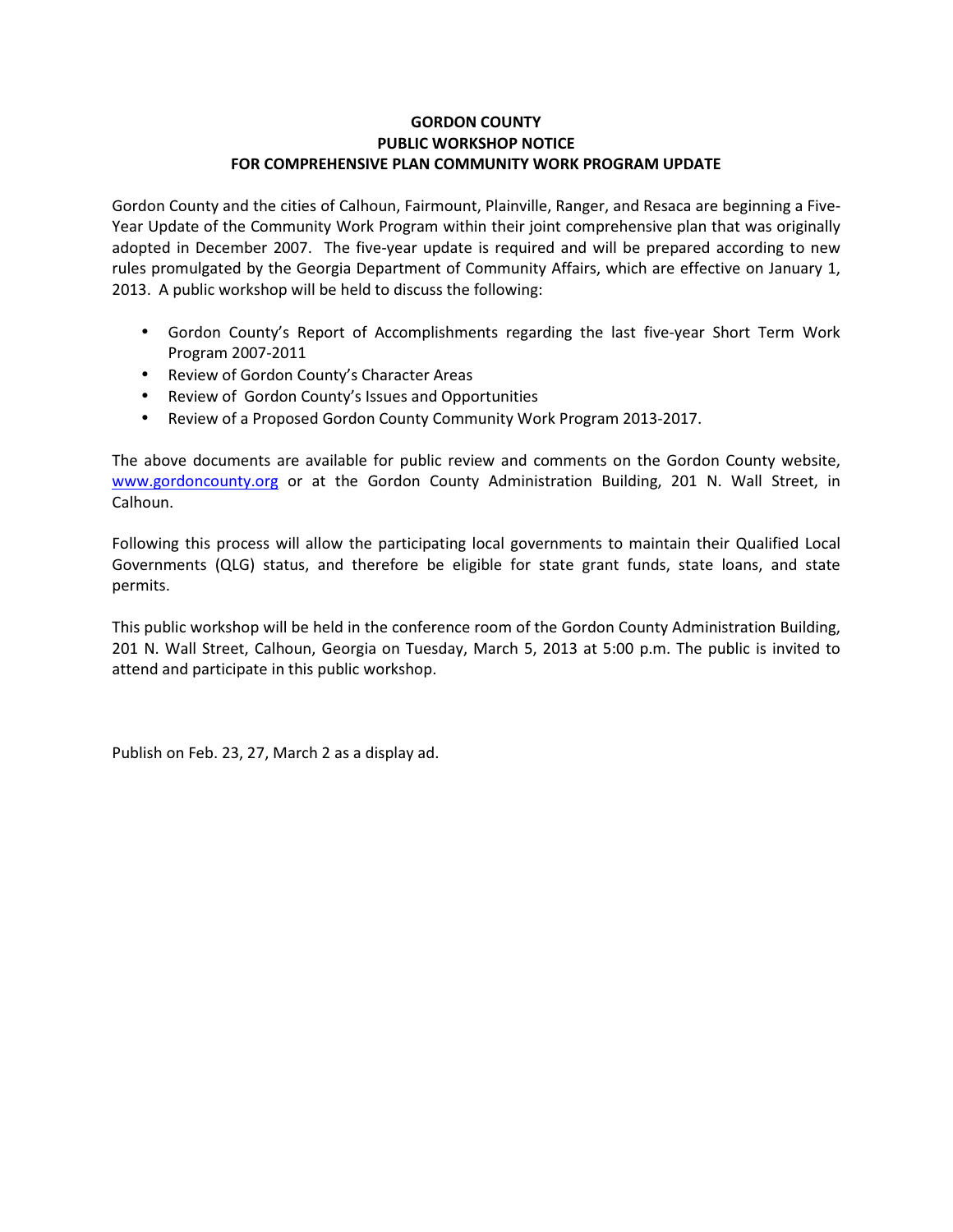### GORDON COUNTY PUBLIC HEARING NOTICE FOR COMPREHENSIVE PLAN COMMUNITY WORK PROGRAM UPDATE

Gordon County and the cities of Calhoun, Fairmount, Plainville, Ranger, and Resaca are beginning a Five-Year Update of the Community Work Program within their joint comprehensive plan that was originally adopted in December 2007. The five-year update is required and will be prepared according to new rules promulgated by the Georgia Department of Community Affairs, which are effective on January 1, 2013. A public hearing will be held to obtain public comments on the following:

- Gordon County's Report of Accomplishments regarding the last five-year Short Term Work Program 2007-2011
- Gordon County's Character Areas
- Gordon County's Issues and Opportunities
- Gordon County's Community Work Program 2013-2017.

The above documents are available for public review and comments on the Gordon County website, www.gordoncounty.org or at the Gordon County Administration Building, 201 N. Wall Street, in Calhoun.

Following this process will allow the participating local governments to maintain their Qualified Local Governments (QLG) status, and therefore be eligible for state grant funds, state loans, and state permits.

This public hearing will be held in the conference room of the Gordon County Administration Building, 201 N. Wall Street, Calhoun, Georgia on Tuesday, March 19, 2013 at 6:00 p.m. The public is invited to attend and participate in this public hearing.

Publish on March 6 & 13 as a display ad.